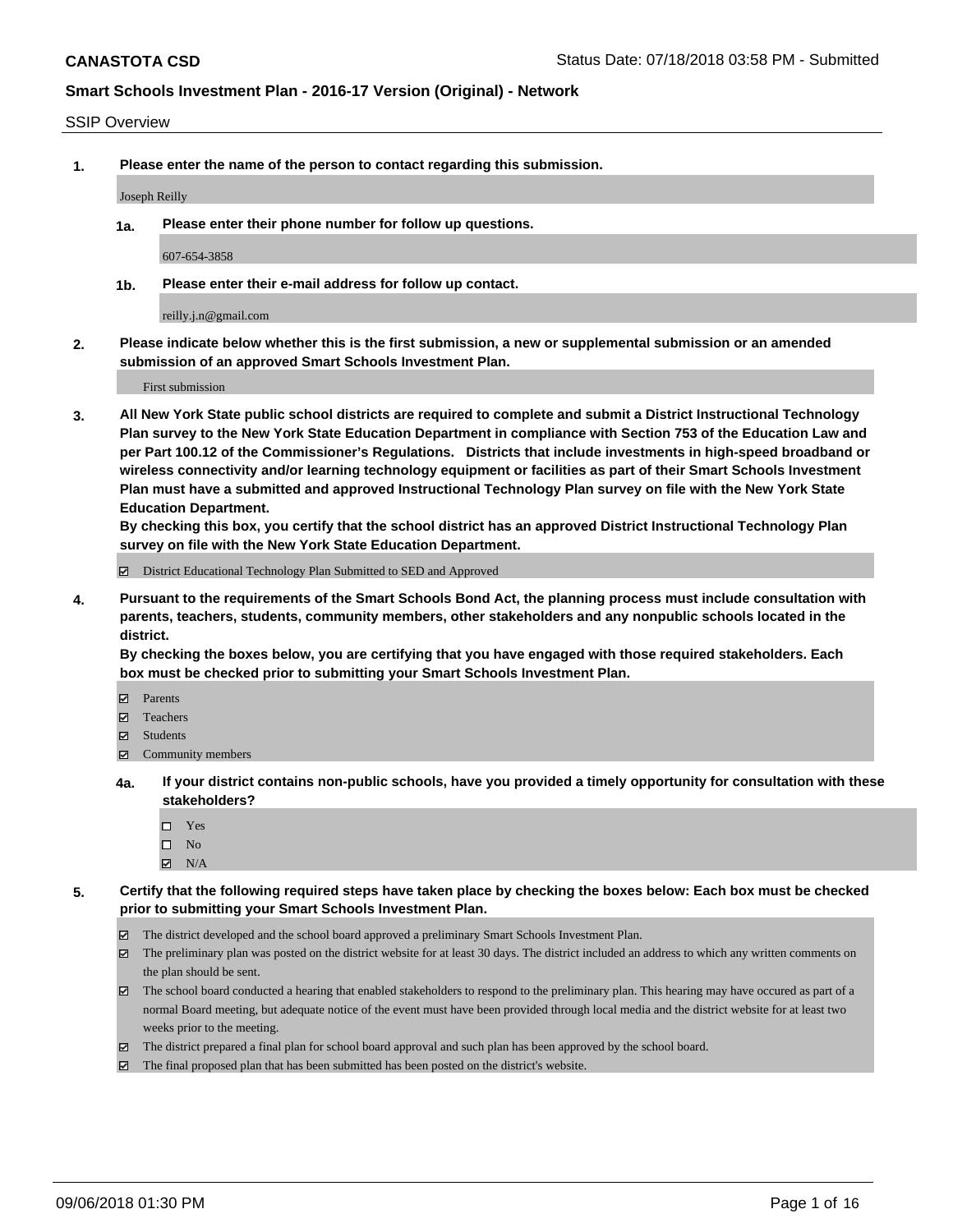SSIP Overview

**5a. Please upload the proposed Smart Schools Investment Plan (SSIP) that was posted on the district's website, along with any supporting materials. Note that this should be different than your recently submitted Educational Technology Survey. The Final SSIP, as approved by the School Board, should also be posted on the website and remain there during the course of the projects contained therein.**

CCSD Smart Schools.pdf

**5b. Enter the webpage address where the final Smart Schools Investment Plan is posted. The Plan should remain posted for the life of the included projects.**

http://www.canastotacsd.org/Page/2203

**6. Please enter an estimate of the total number of students and staff that will benefit from this Smart Schools Investment Plan based on the cumulative projects submitted to date.**

1,500

**7. An LEA/School District may partner with one or more other LEA/School Districts to form a consortium to pool Smart Schools Bond Act funds for a project that meets all other Smart School Bond Act requirements. Each school district participating in the consortium will need to file an approved Smart Schools Investment Plan for the project and submit a signed Memorandum of Understanding that sets forth the details of the consortium including the roles of each respective district.**

 $\Box$  The district plans to participate in a consortium to partner with other school district(s) to implement a Smart Schools project.

#### **8. Please enter the name and 6-digit SED Code for each LEA/School District participating in the Consortium.**

| Partner LEA/District | <b>ISED BEDS Code</b> |
|----------------------|-----------------------|
| (No Response)        | (No Response)         |

#### **9. Please upload a signed Memorandum of Understanding with all of the participating Consortium partners.**

(No Response)

**10. Your district's Smart Schools Bond Act Allocation is:**

\$1,357,966

**11. Enter the budget sub-allocations by category that you are submitting for approval at this time. If you are not budgeting SSBA funds for a category, please enter 0 (zero.) If the value entered is \$0, you will not be required to complete that survey question.**

|                                       | Sub-<br><b>Allocations</b> |
|---------------------------------------|----------------------------|
| School Connectivity                   | 334,884                    |
| Connectivity Projects for Communities | $\overline{0}$             |
| <b>Classroom Technology</b>           | $\overline{0}$             |
| Pre-Kindergarten Classrooms           | $\mathbf 0$                |
| Replace Transportable Classrooms      | $\mathbf 0$                |
| High-Tech Security Features           | $\Omega$                   |
| Totals:                               | 334,884                    |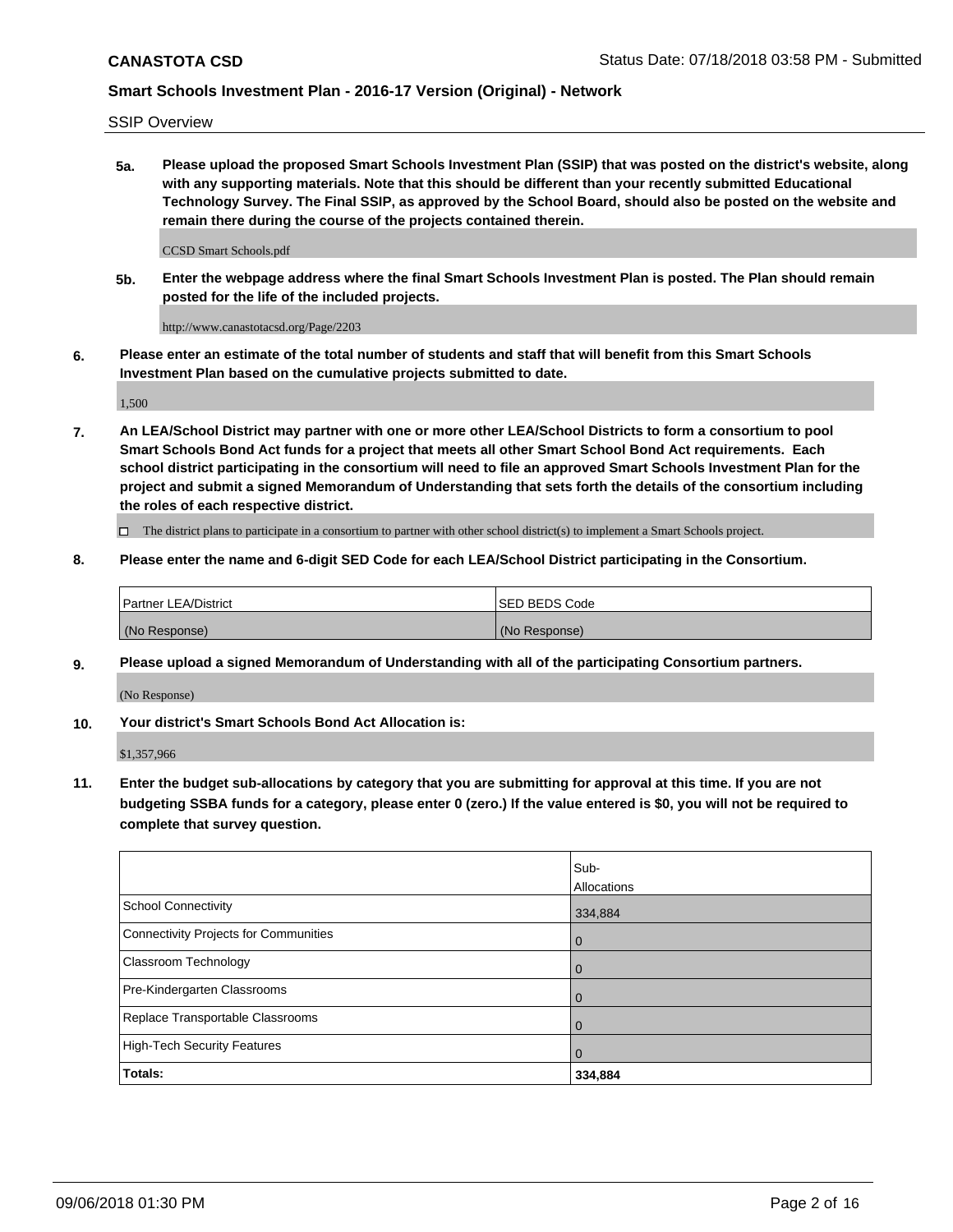School Connectivity

- **1. In order for students and faculty to receive the maximum benefit from the technology made available under the Smart Schools Bond Act, their school buildings must possess sufficient connectivity infrastructure to ensure that devices can be used during the school day. Smart Schools Investment Plans must demonstrate that:**
	- **• sufficient infrastructure that meets the Federal Communications Commission's 100 Mbps per 1,000 students standard currently exists in the buildings where new devices will be deployed, or**
	- **• is a planned use of a portion of Smart Schools Bond Act funds, or**
	- **• is under development through another funding source.**

**Smart Schools Bond Act funds used for technology infrastructure or classroom technology investments must increase the number of school buildings that meet or exceed the minimum speed standard of 100 Mbps per 1,000 students and staff within 12 months. This standard may be met on either a contracted 24/7 firm service or a "burstable" capability. If the standard is met under the burstable criteria, it must be:**

**1. Specifically codified in a service contract with a provider, and**

**2. Guaranteed to be available to all students and devices as needed, particularly during periods of high demand, such as computer-based testing (CBT) periods.**

**Please describe how your district already meets or is planning to meet this standard within 12 months of plan submission.**

The Canastota Central School District currently subscribes to WAN services through the Madison Oneida Regional Information Service. The currently have 200 mb service to the district which exceeds the standard identified in this application.

- **1a. If a district believes that it will be impossible to meet this standard within 12 months, it may apply for a waiver of this requirement, as described on the Smart Schools website. The waiver must be filed and approved by SED prior to submitting this survey.**
	- $\Box$  By checking this box, you are certifying that the school district has an approved waiver of this requirement on file with the New York State Education Department.

#### **2. Connectivity Speed Calculator (Required)**

|                         | Number of<br>Students | Multiply by<br>100 Kbps | Divide by 1000 Current Speed<br>to Convert to<br>Required<br>Speed in Mb | lin Mb | Expected<br>Speed to be<br>Attained Within   Required<br>12 Months | <b>Expected Date</b><br>When<br>Speed Will be<br>Met |
|-------------------------|-----------------------|-------------------------|--------------------------------------------------------------------------|--------|--------------------------------------------------------------------|------------------------------------------------------|
| <b>Calculated Speed</b> | 1,393                 | 139,300                 | 139.3                                                                    | 200    | 200                                                                | Currently met                                        |

## **3. Describe how you intend to use Smart Schools Bond Act funds for high-speed broadband and/or wireless connectivity projects in school buildings.**

In 2013, Canastota Central began a process extending wireless service in their three buildings. The design at that time was for a "zig zag" installation. Equipping alternating classrooms. This provided basic service to most areas, but with the intent to expand the number of personal devices including chrome books and laptops, this will not be adequate. As a component of this application, Canastota is expanding the installation to equip the unserviced classrooms. Alll classrooms and shared spaces will have dedicated wireless service adequate for supporting a classroom full of users.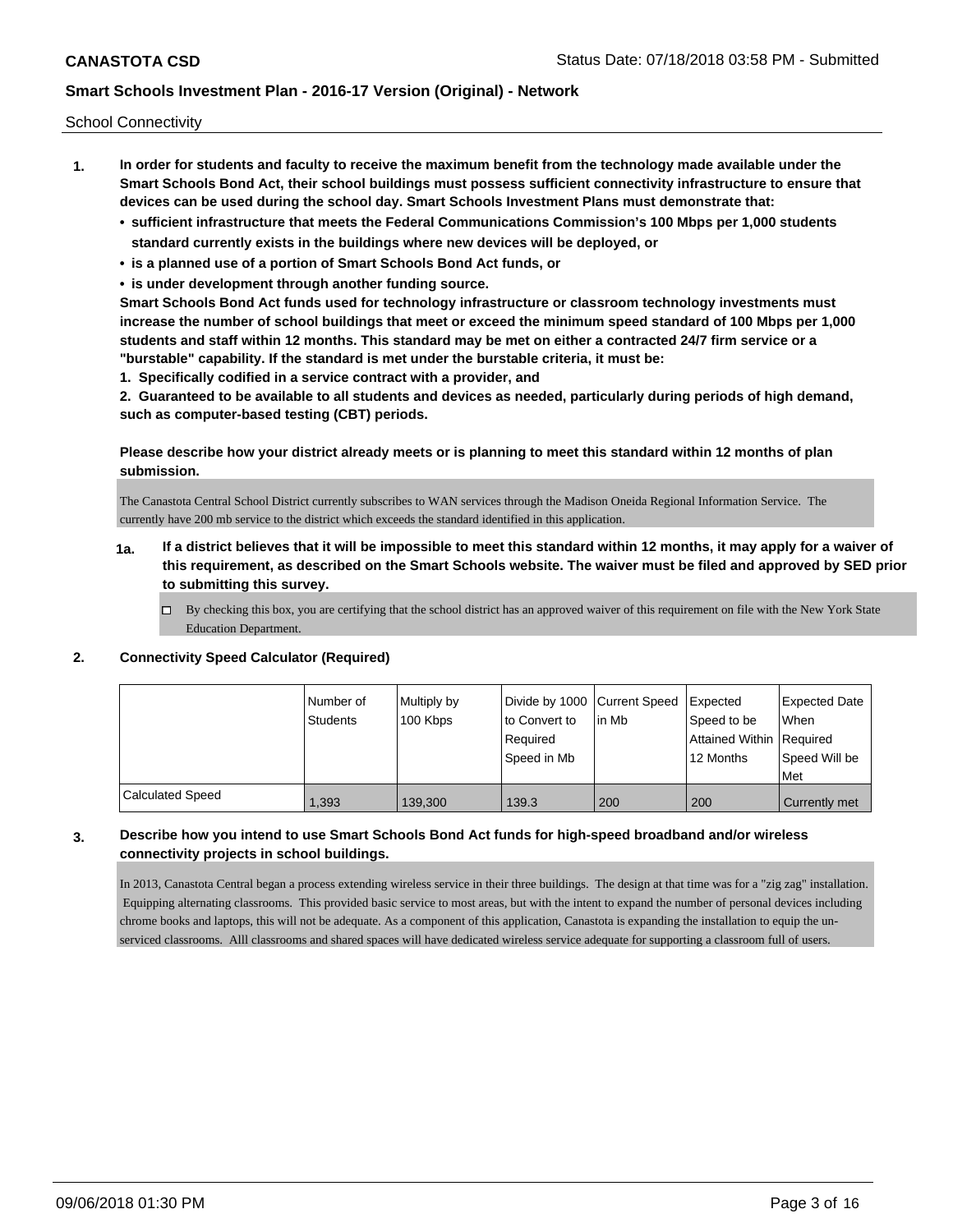School Connectivity

**4. Describe the linkage between the district's District Instructional Technology Plan and the proposed projects. (There should be a link between your response to this question and your response to Question 1 in Part E. Curriculum and Instruction "What are the district's plans to use digital connectivity and technology to improve teaching and learning?)**

The CCSD District Instructional Technology Plan calls for changes and improvements to how students are learning with technology. In addition, it aims to provide additional learning technologies to students in each school building. Long-Term goals serve as a framework for the Plan and outline specific annual targets.

The first goal asks teachers to look closely at how learning is taking place in classrooms and then build a "tech toolbox" with their students. Teachers and students will be encouraged to take risks as they attempt to use new tools and methods. Doing so will help to change the culture of learning across the District.

As their "tech toolbox" grows, teachers will closely analyze their students' integration of technology and to develop goals. Cohorts of teachers will begin to develop curriculum-based, technology-infused projects that they will complete with their students. Through these projects, students will see their teacher's role shift from leader to facilitator.

After focusing closely on instructional strategies and meaningful technology integration, students in select grade levels will receive their own devices that they will use throughout the day as learning tools. The second goal continues this process for several years until all students in grades 4-12 have their own devices.

Students and teachers will come to rely on the learning devices that are provided to them. Just like traditional school materials such as paper, textbooks and pencils, these devices will become tools that are a part of how students learn and demonstrate their understanding. In order to support this type 1:1 learning environment in our school buildings, it will be necessary to make some network infrastructure upgrades. Our current network was designed to support individual devices in each classroom, as well as occasional mobile cart use. It was not designed to support a learning environment that is saturated with student and teacher devices. Investing in network and infrastructure upgrades now will help to ensure that 1:1 student learning will be supported and uninterrupted.

**5. If the district wishes to have students and staff access the Internet from wireless devices within the school building, or in close proximity to it, it must first ensure that it has a robust Wi-Fi network in place that has sufficient bandwidth to meet user demand.**

#### **Please describe how you have quantified this demand and how you plan to meet this demand.**

During August and September, administrative staff from Canastota Central Schools, King and King Architects, IBC Technical Engineers and Annese and Associates made several surveys of all of Canastota's buildings.

During these site visits, the staff and the planning team reviewed the maximum instructional assignments in each space, the potential technology load, and the resources available. This plan reflects those recommendations.

## **6. As indicated on Page 5 of the guidance, the Office of Facilities Planning will have to conduct a preliminary review of all capital projects, including connectivity projects.**

**Please indicate on a separate row each project number given to you by the Office of Facilities Planning.**

| <b>Project Number</b> |  |
|-----------------------|--|
| 25-09-01-06-7-999-003 |  |

**7. Certain high-tech security and connectivity infrastructure projects may be eligible for an expedited review process as determined by the Office of Facilities Planning.**

**Was your project deemed eligible for streamlined review?**

No

**8. Include the name and license number of the architect or engineer of record.**

| Name           | License Number |
|----------------|----------------|
| Jason Benedict | 312111         |

**9. If you are submitting an allocation for School Connectivity complete this table.**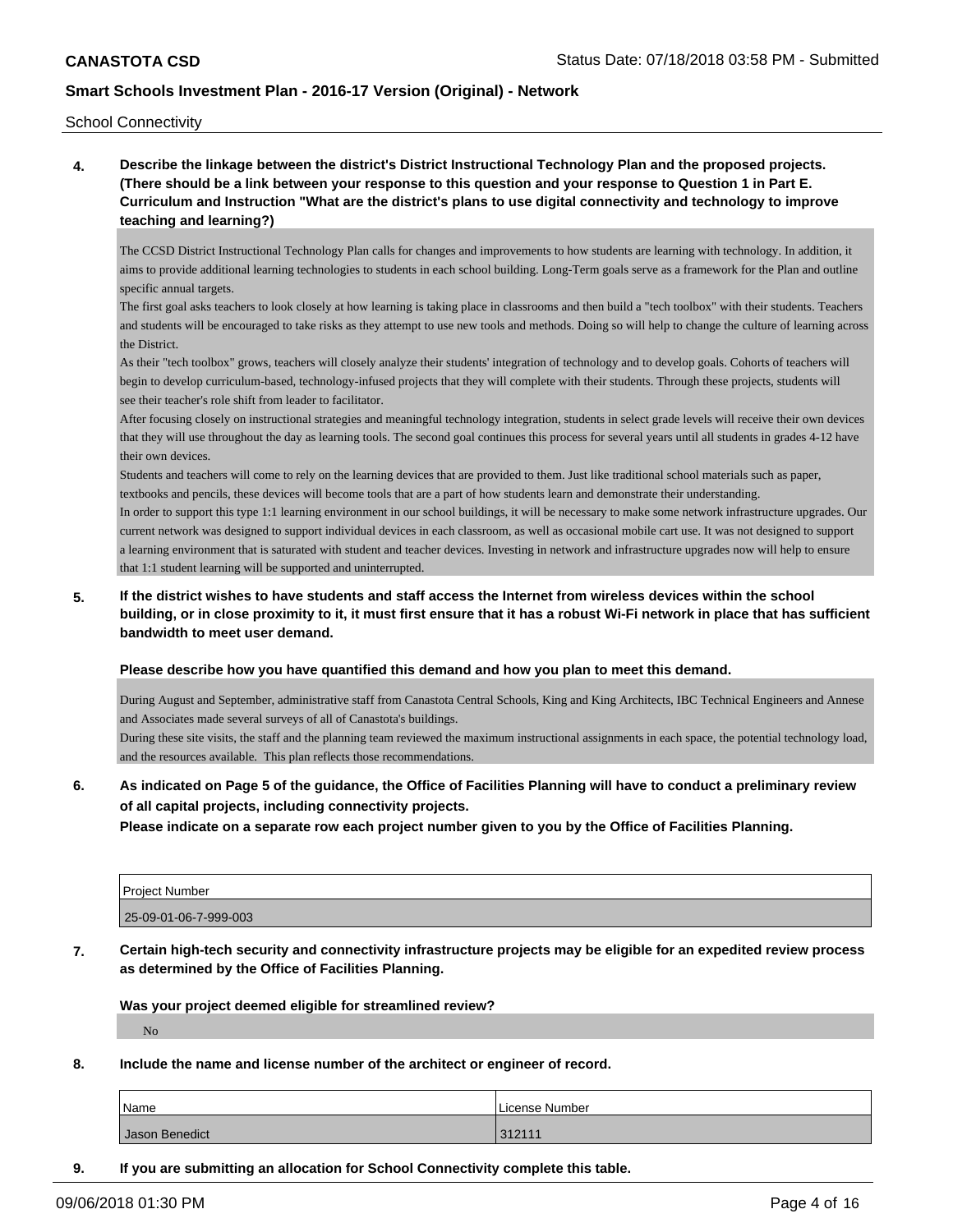School Connectivity

**Note that the calculated Total at the bottom of the table must equal the Total allocation for this category that you entered in the SSIP Overview overall budget.** 

|                                                   | Sub-         |
|---------------------------------------------------|--------------|
|                                                   | Allocation   |
| Network/Access Costs                              | 132,088      |
| <b>Outside Plant Costs</b>                        | $\mathbf 0$  |
| <b>School Internal Connections and Components</b> | 187,928      |
| <b>Professional Services</b>                      | 14,868       |
| Testing                                           | $\mathbf 0$  |
| Other Upfront Costs                               | $\mathbf 0$  |
| <b>Other Costs</b>                                | $\mathbf{0}$ |
| Totals:                                           | 334,884      |

**10. Please detail the type, quantity, per unit cost and total cost of the eligible items under each sub-category. This is especially important for any expenditures listed under the "Other" category. All expenditures must be eligible for tax-exempt financing to be reimbursed through the SSBA. Sufficient detail must be provided so that we can verify this is the case. If you have any questions, please contact us directly through smartschools@nysed.gov. NOTE: Wireless Access Points should be included in this category, not under Classroom Educational Technology, except those that will be loaned/purchased for nonpublic schools.**

| Select the allowable expenditure<br>type.<br>Repeat to add another item under<br>each type. | Item to be purchased                 | Quantity       | Cost per Item  | <b>Total Cost</b> |
|---------------------------------------------------------------------------------------------|--------------------------------------|----------------|----------------|-------------------|
| <b>Network/Access Costs</b>                                                                 | WS-X4712-SFP+E                       | 1              | 13,672         | 13,672            |
| <b>Connections/Components</b>                                                               | 2960-X48 FPD-L GigE POE              | 11             | 4,049          | 44,539            |
| <b>Connections/Components</b>                                                               | Cab-2960X-Stack                      | 9              | 605            | 5,445             |
| <b>Connections/Components</b>                                                               | SFP-10G-LRM                          | 13             | 504            | 6,552             |
| <b>Connections/Components</b>                                                               | SFP-10-LRS                           | $\overline{2}$ | 963            | 1,926             |
| <b>Connections/Components</b>                                                               | SFP-H10GB-CU3M                       | $\overline{2}$ |                | 102               |
| <b>Connections/Components</b>                                                               | SFP-H10GB-CU1M                       | 1              | 51             | 51                |
| <b>Connections/Components</b>                                                               | Cab-2960S stack                      | 9              | 666            | 5,994             |
| <b>Connections/Components</b>                                                               | CAB-STK-E 1 M                        | 4              | 51             | 204               |
| <b>Connections/Components</b>                                                               | CAB-STK-E 3M                         | 1              | 101            | 101               |
| <b>Connections/Components</b>                                                               | CAB-ETH-S-RJ45                       | 366            | $\overline{2}$ | 732               |
| <b>Network/Access Costs</b>                                                                 | C <sub>1</sub> F-PAIR-K <sub>9</sub> | 68             | 177            | 12,036            |
| <b>Network/Access Costs</b>                                                                 | CON-ECMU-C1FPAIR                     | 68             | 37             | 2,516             |
| <b>Network/Access Costs</b>                                                                 | AIR-CT5508-HA-K9                     | 1              | 10,130         | 10,130            |
| <b>Connections/Components</b>                                                               | GLC-T                                | 8              | 200            | 1,600             |
| <b>Network/Access Costs</b>                                                                 | UCS-SPR-C220M4-V1                    | 1              | 4,254          | 4,254             |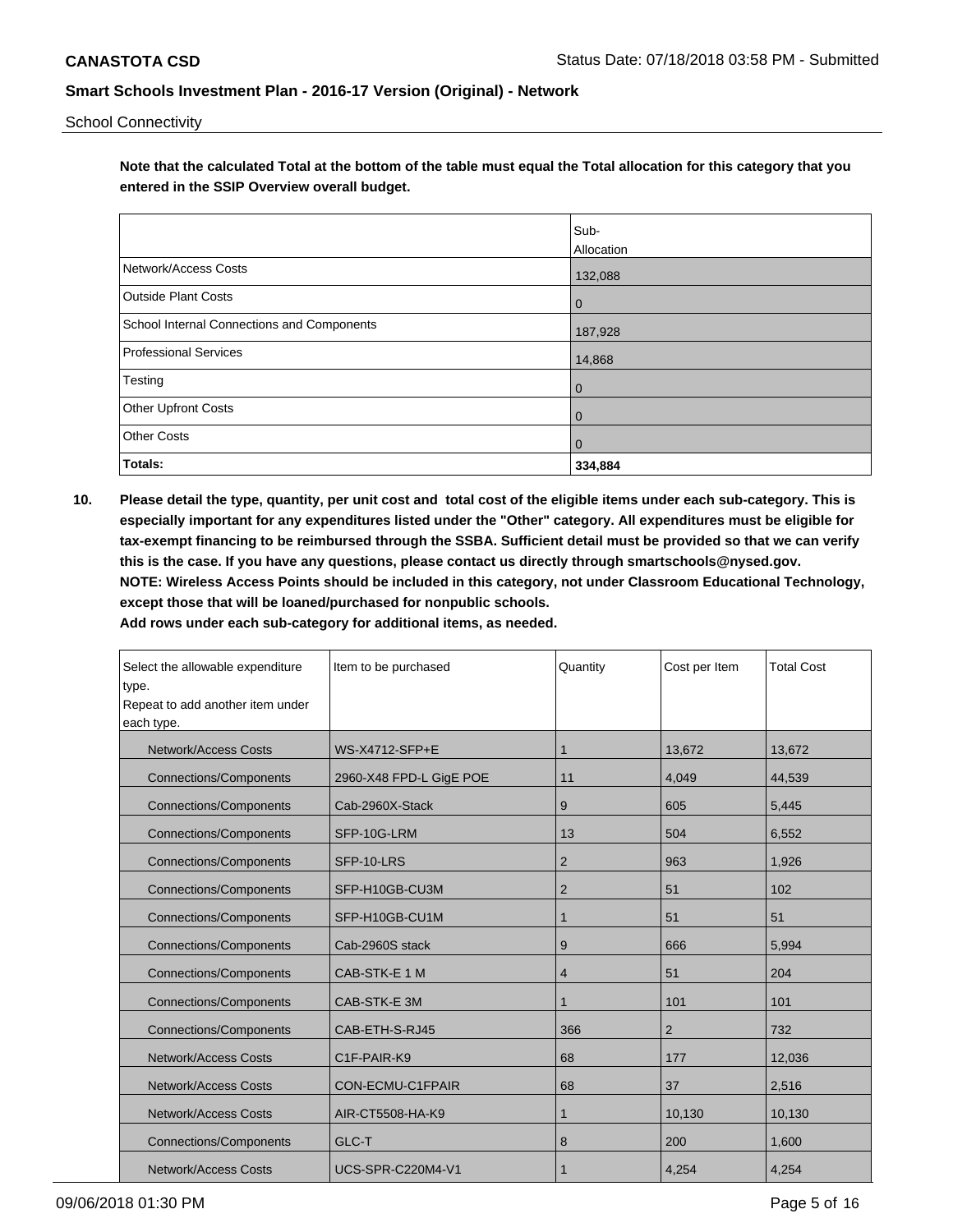School Connectivity

| Select the allowable expenditure<br>Item to be purchased<br>type.<br>Repeat to add another item under<br>each type. |                                                                                                                                                                                                                                                         | Quantity     | Cost per Item | <b>Total Cost</b> |
|---------------------------------------------------------------------------------------------------------------------|---------------------------------------------------------------------------------------------------------------------------------------------------------------------------------------------------------------------------------------------------------|--------------|---------------|-------------------|
| <b>Network/Access Costs</b>                                                                                         | UCS-MR-1X081RU-A                                                                                                                                                                                                                                        | 8            | 164           | 1,312             |
| <b>Network/Access Costs</b>                                                                                         | <b>UCSC MRAID12G-2GB</b>                                                                                                                                                                                                                                | $\mathbf 1$  | 711           | 711               |
| <b>Network/Access Costs</b>                                                                                         | AIR-AP2802 I                                                                                                                                                                                                                                            | 63           | 856           | 53,928            |
| <b>Network/Access Costs</b>                                                                                         | <b>AIR-AP2802 E</b>                                                                                                                                                                                                                                     | 13           | 886           | 11,518            |
| <b>Network/Access Costs</b>                                                                                         | AIR-AP1852 I                                                                                                                                                                                                                                            | 5            | 504           | 2,520             |
| <b>Network/Access Costs</b>                                                                                         | AIR-AP3802 I                                                                                                                                                                                                                                            | 3            | 835           | 2,505             |
| <b>Network/Access Costs</b>                                                                                         | AIR-AP3802 E                                                                                                                                                                                                                                            | 9            | 886           | 7,974             |
| <b>Network/Access Costs</b>                                                                                         | AIR-ANT2524DW-R                                                                                                                                                                                                                                         | 88           | 19            | 1,672             |
| <b>Connections/Components</b>                                                                                       | routing and Switching                                                                                                                                                                                                                                   | $\mathbf{1}$ | 7,250         | 7,250             |
| Connections/Components                                                                                              | <b>Wireless Programming</b>                                                                                                                                                                                                                             | $\mathbf{1}$ | 25,352        | 25,352            |
| <b>Professional Services</b>                                                                                        | Network Management provided by a<br>subcontractor to reconcile and<br>coordinate the connection between<br>rights and privileges Active Directory<br>assigns to rights and privileges<br>provided through wireless access and<br>network log in rights. | $\mathbf{1}$ | 3,777         | 3,777             |
| <b>Professional Services</b><br>Project Manager                                                                     |                                                                                                                                                                                                                                                         | $\mathbf{1}$ | 11,091        | 11,091            |
| <b>Connections/Components</b>                                                                                       | Fiber Optic Cable 5 meter Yellow                                                                                                                                                                                                                        | 29           | 20            | 580               |
| <b>Connections/Components</b>                                                                                       | Category 6 Wireless Drops                                                                                                                                                                                                                               | 175          | 500           | 87,500            |
| <b>Network/Access Costs</b>                                                                                         | L-MGMT3x-N-K9                                                                                                                                                                                                                                           | 1            | 49            | 49                |
| <b>Network/Access Costs</b>                                                                                         | R-P130-SW-k9                                                                                                                                                                                                                                            | 1            | 13            | 13                |
| <b>Network/Access Costs</b>                                                                                         | L-MGMT3X-2K-K9                                                                                                                                                                                                                                          | 33           | 53            | 1,749             |
| <b>Network/Access Costs</b>                                                                                         | L-MGMT3X-3K-K9                                                                                                                                                                                                                                          | 2            | 53            | 106               |
| <b>Network/Access Costs</b>                                                                                         | L-MGMT3X-4K-K9                                                                                                                                                                                                                                          | $\mathbf{1}$ | 106           | 106               |
| <b>Network/Access Costs</b>                                                                                         | L-MGMT3X-AP-K9                                                                                                                                                                                                                                          | 100          | 53            | 5,300             |
| <b>Network/Access Costs</b>                                                                                         | CON-ECMU-LMGMBASE                                                                                                                                                                                                                                       | 1            | 13            | 13                |
| <b>Network/Access Costs</b><br>CON-ECMU-R30SSWK9                                                                    |                                                                                                                                                                                                                                                         | 1            | 4             | 4                 |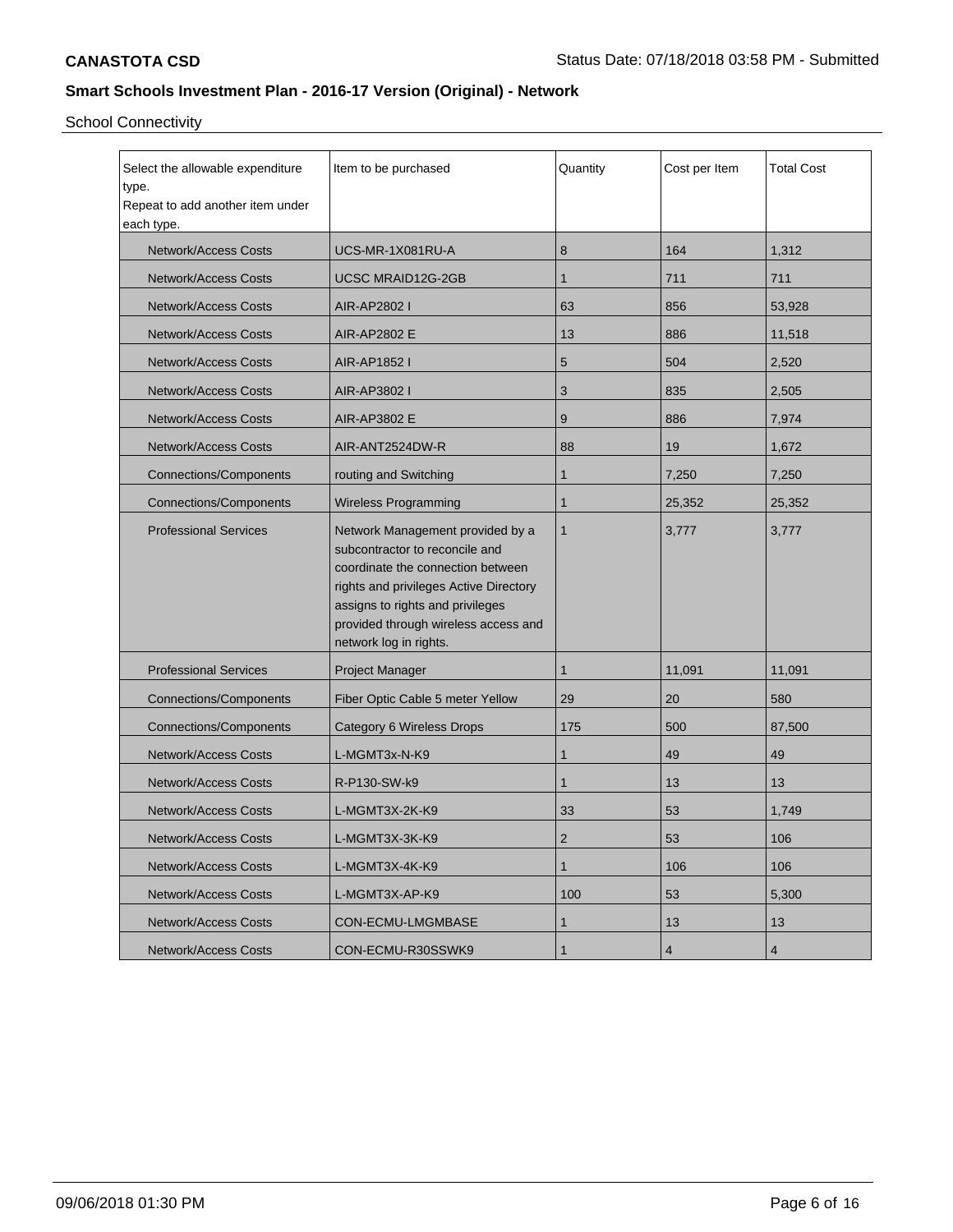Community Connectivity (Broadband and Wireless)

**1. Describe how you intend to use Smart Schools Bond Act funds for high-speed broadband and/or wireless connectivity projects in the community.**

(No Response)

**2. Please describe how the proposed project(s) will promote student achievement and increase student and/or staff access to the Internet in a manner that enhances student learning and/or instruction outside of the school day and/or school building.**

(No Response)

**3. Community connectivity projects must comply with all the necessary local building codes and regulations (building and related permits are not required prior to plan submission).**

 $\Box$  I certify that we will comply with all the necessary local building codes and regulations.

**4. Please describe the physical location of the proposed investment.**

(No Response)

**5. Please provide the initial list of partners participating in the Community Connectivity Broadband Project, along with their Federal Tax Identification (Employer Identification) number.**

| <b>Project Partners</b> | l Federal ID # |
|-------------------------|----------------|
| (No Response)           | (No Response)  |

**6. If you are submitting an allocation for Community Connectivity, complete this table.**

**Note that the calculated Total at the bottom of the table must equal the Total allocation for this category that you entered in the SSIP Overview overall budget.**

|                                    | Sub-Allocation |
|------------------------------------|----------------|
| Network/Access Costs               | (No Response)  |
| <b>Outside Plant Costs</b>         | (No Response)  |
| <b>Tower Costs</b>                 | (No Response)  |
| <b>Customer Premises Equipment</b> | (No Response)  |
| <b>Professional Services</b>       | (No Response)  |
| Testing                            | (No Response)  |
| <b>Other Upfront Costs</b>         | (No Response)  |
| <b>Other Costs</b>                 | (No Response)  |
| Totals:                            | 0              |

**7. Please detail the type, quantity, per unit cost and total cost of the eligible items under each sub-category. This is especially important for any expenditures listed under the "Other" category. All expenditures must be capital-bond eligible to be reimbursed through the SSBA. If you have any questions, please contact us directly through smartschools@nysed.gov.**

| Select the allowable expenditure | Item to be purchased | Quantity      | Cost per Item | <b>Total Cost</b> |
|----------------------------------|----------------------|---------------|---------------|-------------------|
| type.                            |                      |               |               |                   |
| Repeat to add another item under |                      |               |               |                   |
| each type.                       |                      |               |               |                   |
| (No Response)                    | (No Response)        | (No Response) | (No Response) | (No Response)     |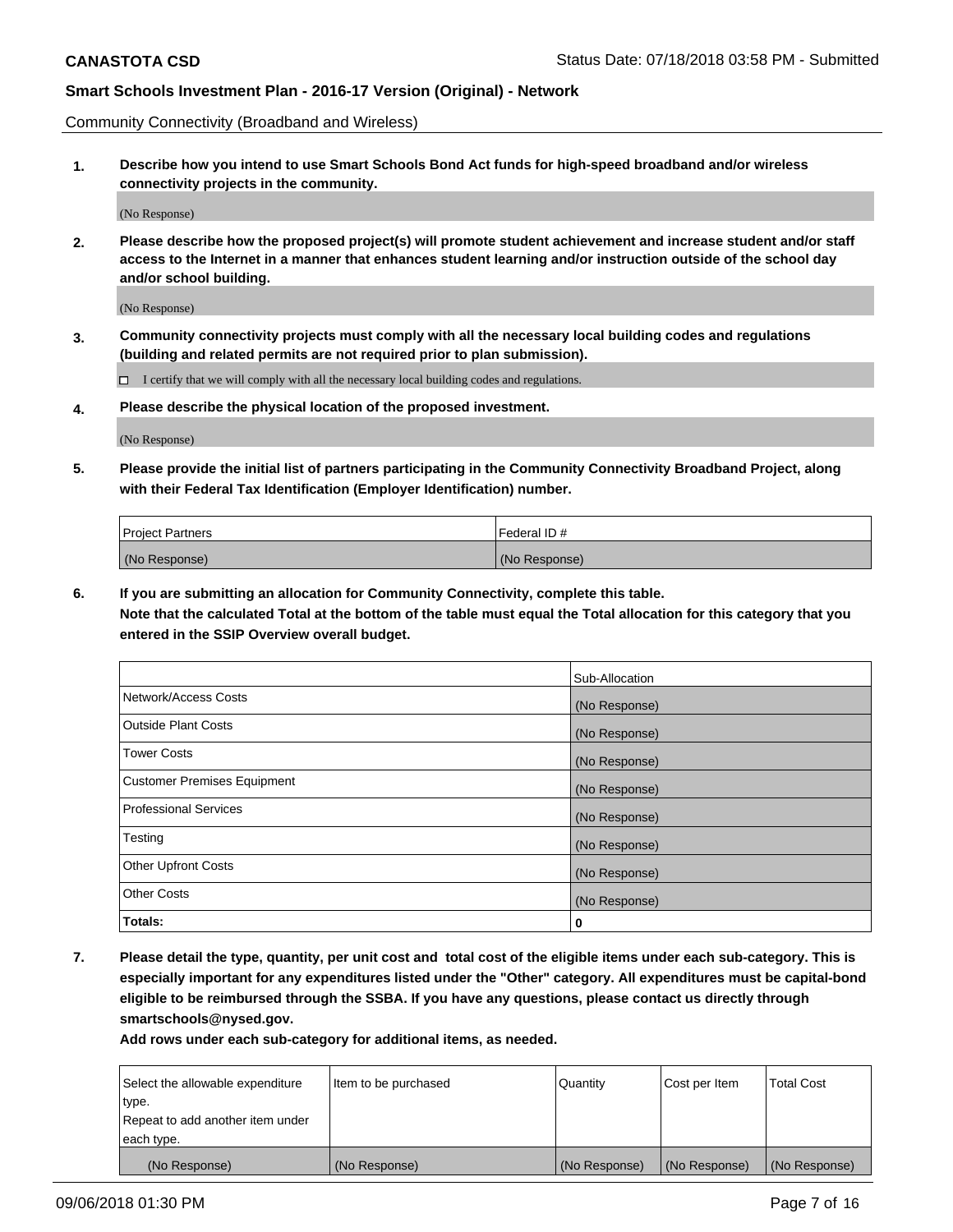#### Classroom Learning Technology

**1. In order for students and faculty to receive the maximum benefit from the technology made available under the Smart Schools Bond Act, their school buildings must possess sufficient connectivity infrastructure to ensure that devices can be used during the school day. Smart Schools Investment Plans must demonstrate that sufficient infrastructure that meets the Federal Communications Commission's 100 Mbps per 1,000 students standard currently exists in the buildings where new devices will be deployed, or is a planned use of a portion of Smart Schools Bond Act funds, or is under development through another funding source. Smart Schools Bond Act funds used for technology infrastructure or classroom technology investments must increase the number of school buildings that meet or exceed the minimum speed standard of 100 Mbps per 1,000 students and staff within 12 months. This standard may be met on either a contracted 24/7 firm service or a**

**"burstable" capability. If the standard is met under the burstable criteria, it must be:**

**1. Specifically codified in a service contract with a provider, and**

**2. Guaranteed to be available to all students and devices as needed, particularly during periods of high demand, such as computer-based testing (CBT) periods.**

**Please describe how your district already meets or is planning to meet this standard within 12 months of plan submission.**

(No Response)

- **1a. If a district believes that it will be impossible to meet this standard within 12 months, it may apply for a waiver of this requirement, as described on the Smart Schools website. The waiver must be filed and approved by SED prior to submitting this survey.**
	- By checking this box, you are certifying that the school district has an approved waiver of this requirement on file with the New York State Education Department.

#### **2. Connectivity Speed Calculator (Required)**

|                         | I Number of<br>Students | Multiply by<br>100 Kbps | to Convert to<br>Required<br>Speed in Mb | Divide by 1000 Current Speed Expected<br>lin Mb | Speed to be<br>Attained Within Required<br>12 Months | Expected Date<br>When<br>Speed Will be<br>Met |
|-------------------------|-------------------------|-------------------------|------------------------------------------|-------------------------------------------------|------------------------------------------------------|-----------------------------------------------|
| <b>Calculated Speed</b> | (No<br>Response)        | (No Response)           | (No<br>Response)                         | (No<br>Response)                                | (No<br>Response)                                     | (No<br>Response)                              |

**3. If the district wishes to have students and staff access the Internet from wireless devices within the school building, or in close proximity to it, it must first ensure that it has a robust Wi-Fi network in place that has sufficient bandwidth to meet user demand.**

**Please describe how you have quantified this demand and how you plan to meet this demand.**

(No Response)

**4. All New York State public school districts are required to complete and submit an Instructional Technology Plan survey to the New York State Education Department in compliance with Section 753 of the Education Law and per Part 100.12 of the Commissioner's Regulations.**

**Districts that include educational technology purchases as part of their Smart Schools Investment Plan must have a submitted and approved Instructional Technology Plan survey on file with the New York State Education Department.**

- $\Box$  By checking this box, you are certifying that the school district has an approved Instructional Technology Plan survey on file with the New York State Education Department.
- **5. Describe the devices you intend to purchase and their compatibility with existing or planned platforms or systems. Specifically address the adequacy of each facility's electrical, HVAC and other infrastructure necessary to install and support the operation of the planned technology.**

(No Response)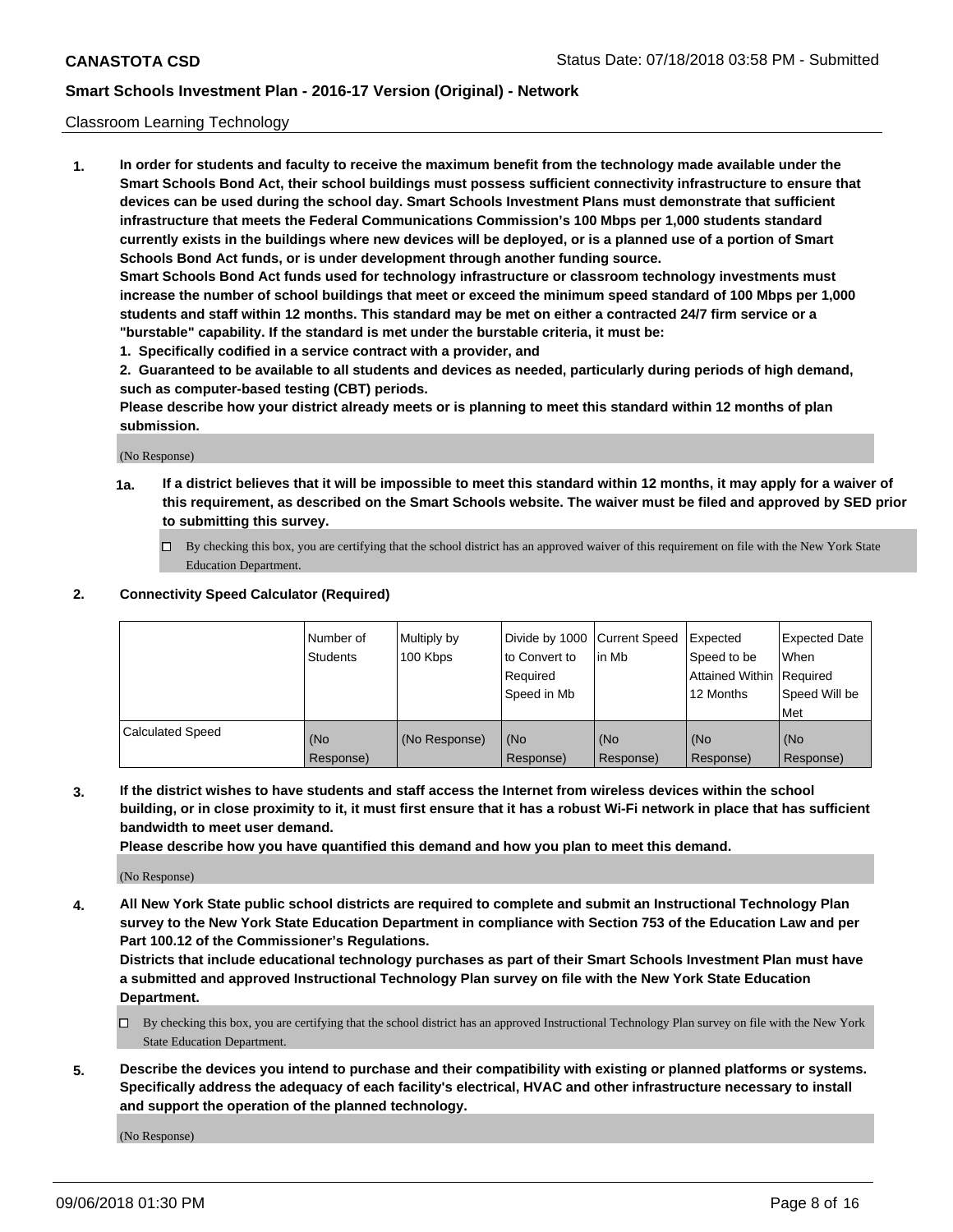#### Classroom Learning Technology

- **6. Describe how the proposed technology purchases will:**
	- **> enhance differentiated instruction;**
	- **> expand student learning inside and outside the classroom;**
	- **> benefit students with disabilities and English language learners; and**
	- **> contribute to the reduction of other learning gaps that have been identified within the district.**

**The expectation is that districts will place a priority on addressing the needs of students who struggle to succeed in a rigorous curriculum. Responses in this section should specifically address this concern and align with the district's Instructional Technology Plan (in particular Question 2 of E. Curriculum and Instruction: "Does the district's instructional technology plan address the needs of students with disabilities to ensure equitable access to instruction, materials and assessments?" and Question 3 of the same section: "Does the district's instructional technology plan address the provision of assistive technology specifically for students with disabilities to ensure access to and participation in the general curriculum?"**

(No Response)

**7. Where appropriate, describe how the proposed technology purchases will enhance ongoing communication with parents and other stakeholders and help the district facilitate technology-based regional partnerships, including distance learning and other efforts.**

(No Response)

**8. Describe the district's plan to provide professional development to ensure that administrators, teachers and staff can employ the technology purchased to enhance instruction successfully.**

**Note: This response should be aligned and expanded upon in accordance with your district's response to Question 1 of F. Professional Development of your Instructional Technology Plan: "Please provide a summary of professional development offered to teachers and staff, for the time period covered by this plan, to support technology to enhance teaching and learning. Please include topics, audience and method of delivery within your summary."**

(No Response)

- **9. Districts must contact the SUNY/CUNY teacher preparation program that supplies the largest number of the district's new teachers to request advice on innovative uses and best practices at the intersection of pedagogy and educational technology.**
	- By checking this box, you certify that you have contacted the SUNY/CUNY teacher preparation program that supplies the largest number of your new teachers to request advice on these issues.
	- **9a. Please enter the name of the SUNY or CUNY Institution that you contacted.**

(No Response)

**9b. Enter the primary Institution phone number.**

(No Response)

**9c. Enter the name of the contact person with whom you consulted and/or will be collaborating with on innovative uses of technology and best practices.**

(No Response)

**10. A district whose Smart Schools Investment Plan proposes the purchase of technology devices and other hardware must account for nonpublic schools in the district.**

**Are there nonpublic schools within your school district?**

Yes

 $\square$  No

**11. Nonpublic Classroom Technology Loan Calculator**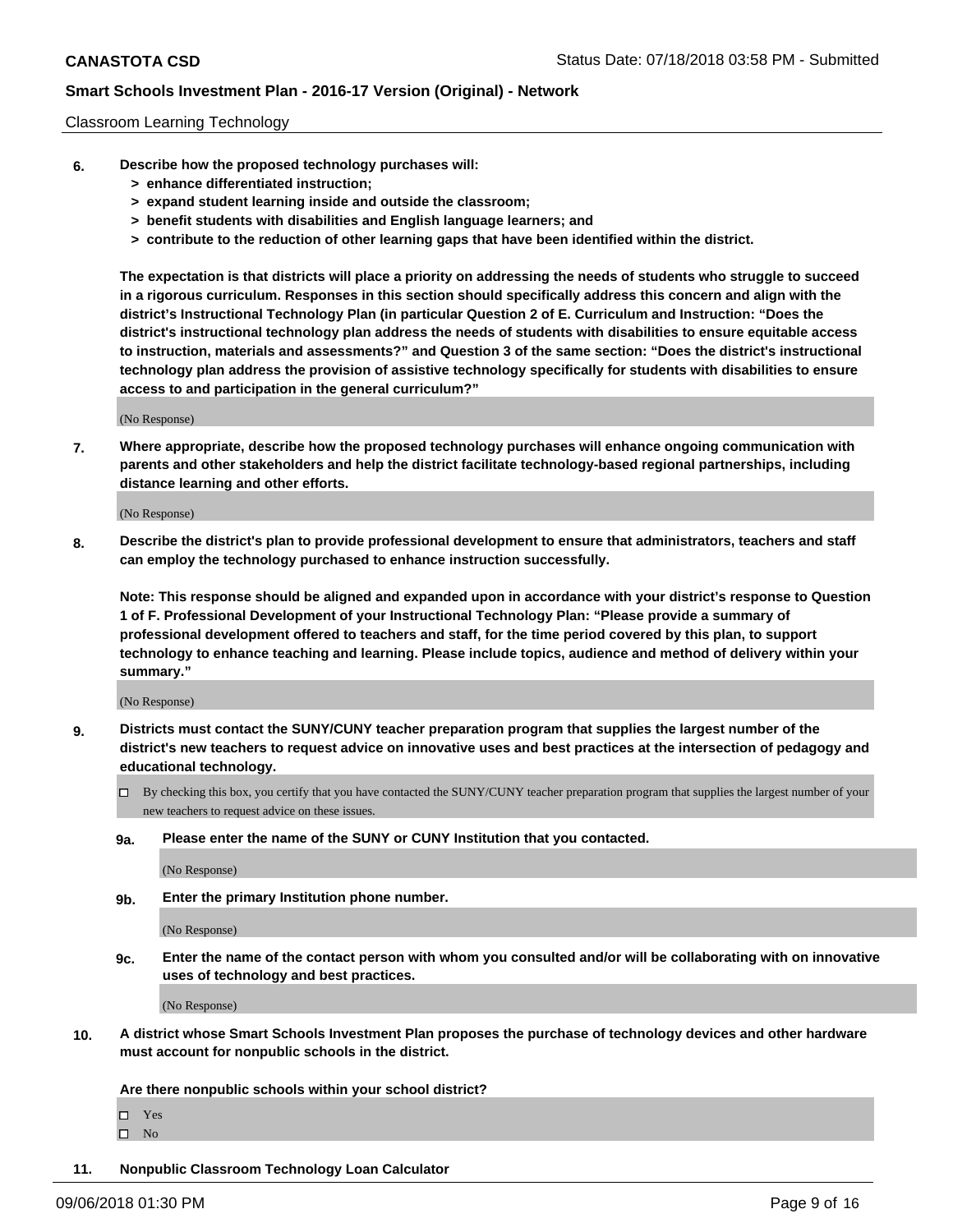#### Classroom Learning Technology

**The Smart Schools Bond Act provides that any Classroom Learning Technology purchases made using Smart Schools funds shall be lent, upon request, to nonpublic schools in the district. However, no school district shall be required to loan technology in amounts greater than the total obtained and spent on technology pursuant to the Smart Schools Bond Act and the value of such loan may not exceed the total of \$250 multiplied by the nonpublic school enrollment in the base year at the time of enactment. See:**

**http://www.p12.nysed.gov/mgtserv/smart\_schools/docs/Smart\_Schools\_Bond\_Act\_Guidance\_04.27.15\_Final.pdf.**

|                                       | 1. Classroom<br>Technology<br>Sub-allocation | 2. Public<br>l Enrollment<br>$(2014-15)$ | l 3. Nonpublic<br>l Enrollment<br>$(2014 - 15)$ | l 4. Sum of<br>Public and<br>l Nonpublic<br>Enrollment                                        | 15. Total Per<br>Pupil Sub-<br>l allocation | l 6. Total<br>Nonpublic Loan<br>Amount |
|---------------------------------------|----------------------------------------------|------------------------------------------|-------------------------------------------------|-----------------------------------------------------------------------------------------------|---------------------------------------------|----------------------------------------|
| Calculated Nonpublic Loan<br>l Amount |                                              |                                          |                                                 | (No Response)   (No Response)   (No Response)   (No Response)   (No Response)   (No Response) |                                             |                                        |

**12. To ensure the sustainability of technology purchases made with Smart Schools funds, districts must demonstrate a long-term plan to maintain and replace technology purchases supported by Smart Schools Bond Act funds. This sustainability plan shall demonstrate a district's capacity to support recurring costs of use that are ineligible for Smart Schools Bond Act funding such as device maintenance, technical support, Internet and wireless fees, maintenance of hotspots, staff professional development, building maintenance and the replacement of incidental items. Further, such a sustainability plan shall include a long-term plan for the replacement of purchased devices and equipment at the end of their useful life with other funding sources.**

 $\Box$  By checking this box, you certify that the district has a sustainability plan as described above.

**13. Districts must ensure that devices purchased with Smart Schools Bond funds will be distributed, prepared for use, maintained and supported appropriately. Districts must maintain detailed device inventories in accordance with generally accepted accounting principles.**

By checking this box, you certify that the district has a distribution and inventory management plan and system in place.

**14. If you are submitting an allocation for Classroom Learning Technology complete this table. Note that the calculated Total at the bottom of the table must equal the Total allocation for this category that you entered in the SSIP Overview overall budget.**

|                         | Sub-Allocation |
|-------------------------|----------------|
| Interactive Whiteboards | (No Response)  |
| Computer Servers        | (No Response)  |
| Desktop Computers       | (No Response)  |
| Laptop Computers        | (No Response)  |
| <b>Tablet Computers</b> | (No Response)  |
| <b>Other Costs</b>      | (No Response)  |
| Totals:                 | 0              |

**15. Please detail the type, quantity, per unit cost and total cost of the eligible items under each sub-category. This is especially important for any expenditures listed under the "Other" category. All expenditures must be capital-bond eligible to be reimbursed through the SSBA. If you have any questions, please contact us directly through smartschools@nysed.gov.**

**Please specify in the "Item to be Purchased" field which specific expenditures and items are planned to meet the district's nonpublic loan requirement, if applicable.**

**NOTE: Wireless Access Points that will be loaned/purchased for nonpublic schools should ONLY be included in this category, not under School Connectivity, where public school districts would list them.**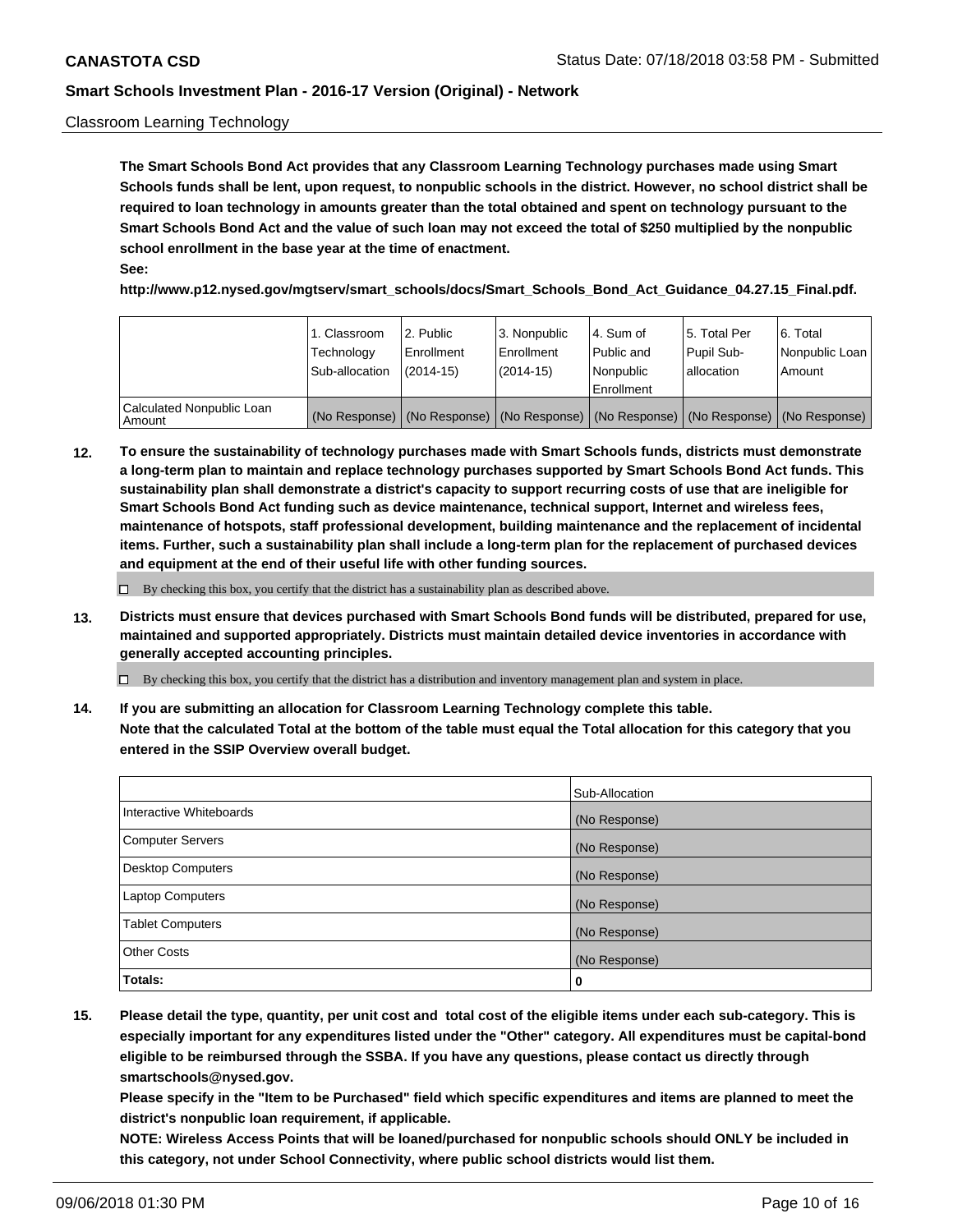Classroom Learning Technology

| Select the allowable expenditure | Iltem to be Purchased | Quantity      | Cost per Item | <b>Total Cost</b> |
|----------------------------------|-----------------------|---------------|---------------|-------------------|
| type.                            |                       |               |               |                   |
| Repeat to add another item under |                       |               |               |                   |
| each type.                       |                       |               |               |                   |
| (No Response)                    | (No Response)         | (No Response) | (No Response) | (No Response)     |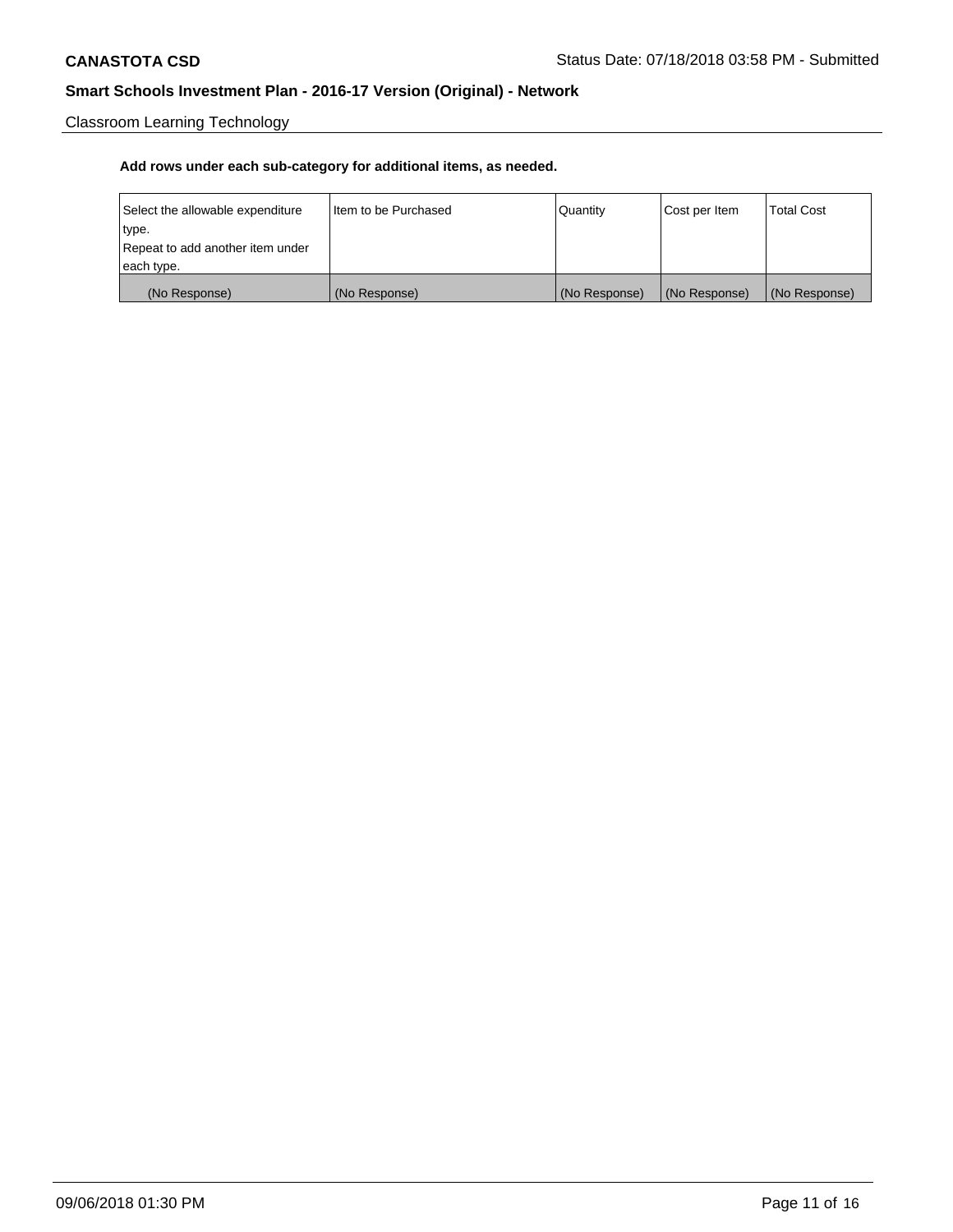#### Pre-Kindergarten Classrooms

**1. Provide information regarding how and where the district is currently serving pre-kindergarten students and justify the need for additional space with enrollment projections over 3 years.**

(No Response)

- **2. Describe the district's plan to construct, enhance or modernize education facilities to accommodate prekindergarten programs. Such plans must include:**
	- **Specific descriptions of what the district intends to do to each space;**
	- **An affirmation that pre-kindergarten classrooms will contain a minimum of 900 square feet per classroom;**
	- **The number of classrooms involved;**
	- **The approximate construction costs per classroom; and**
	- **Confirmation that the space is district-owned or has a long-term lease that exceeds the probable useful life of the improvements.**

(No Response)

**3. Smart Schools Bond Act funds may only be used for capital construction costs. Describe the type and amount of additional funds that will be required to support ineligible ongoing costs (e.g. instruction, supplies) associated with any additional pre-kindergarten classrooms that the district plans to add.**

(No Response)

**4. All plans and specifications for the erection, repair, enlargement or remodeling of school buildings in any public school district in the State must be reviewed and approved by the Commissioner. Districts that plan capital projects using their Smart Schools Bond Act funds will undergo a Preliminary Review Process by the Office of Facilities Planning.**

**Please indicate on a separate row each project number given to you by the Office of Facilities Planning.**

| Project Number |  |
|----------------|--|
| (No Response)  |  |
|                |  |

**5. If you have made an allocation for Pre-Kindergarten Classrooms, complete this table.**

**Note that the calculated Total at the bottom of the table must equal the Total allocation for this category that you entered in the SSIP Overview overall budget.**

|                                          | Sub-Allocation |
|------------------------------------------|----------------|
| Construct Pre-K Classrooms               | (No Response)  |
| Enhance/Modernize Educational Facilities | (No Response)  |
| <b>Other Costs</b>                       | (No Response)  |
| Totals:                                  | 0              |

**6. Please detail the type, quantity, per unit cost and total cost of the eligible items under each sub-category. This is especially important for any expenditures listed under the "Other" category. All expenditures must be capital-bond eligible to be reimbursed through the SSBA. If you have any questions, please contact us directly through smartschools@nysed.gov.**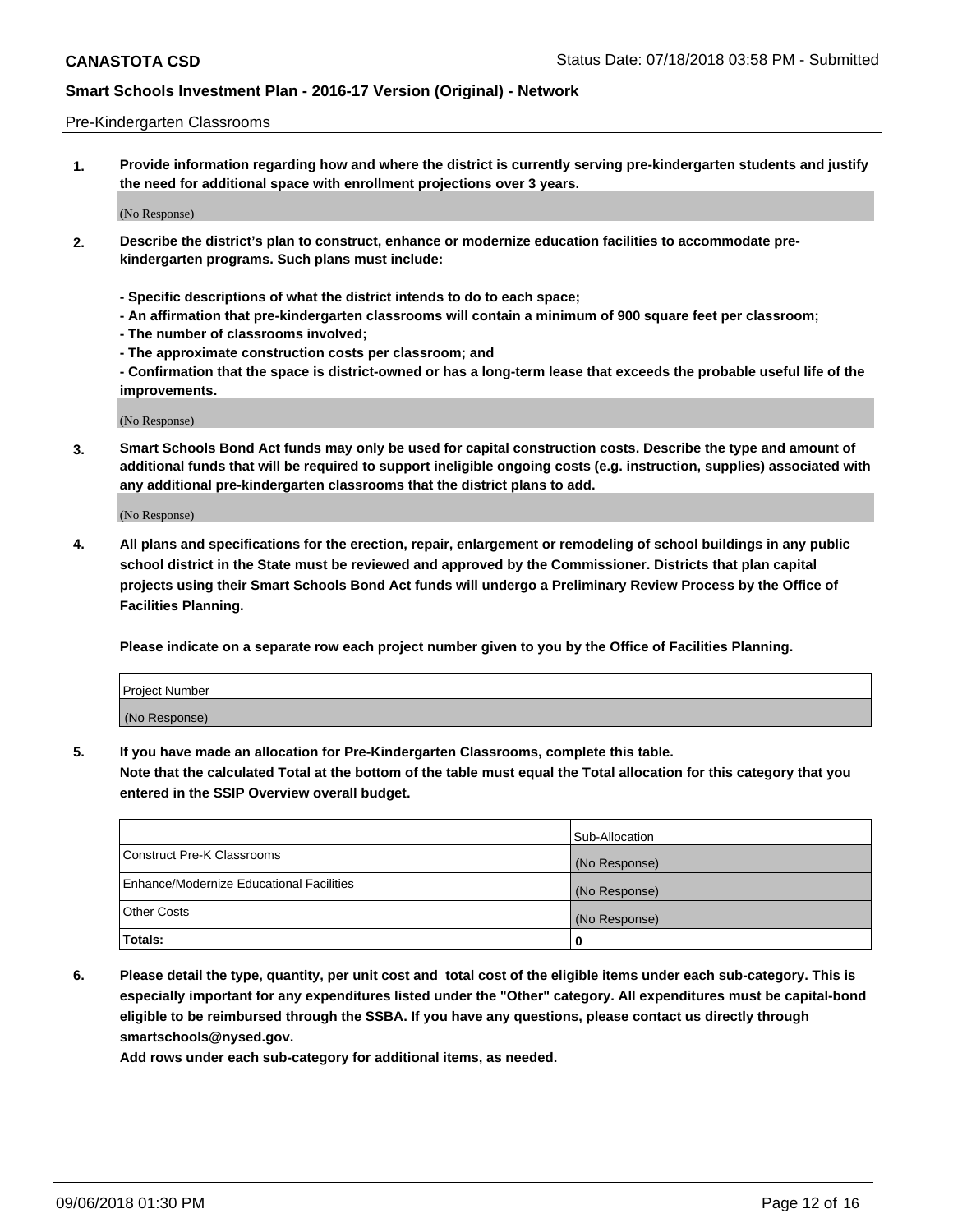Pre-Kindergarten Classrooms

| Select the allowable expenditure | Item to be purchased | Quantity      | Cost per Item | <b>Total Cost</b> |
|----------------------------------|----------------------|---------------|---------------|-------------------|
| type.                            |                      |               |               |                   |
| Repeat to add another item under |                      |               |               |                   |
| each type.                       |                      |               |               |                   |
| (No Response)                    | (No Response)        | (No Response) | (No Response) | (No Response)     |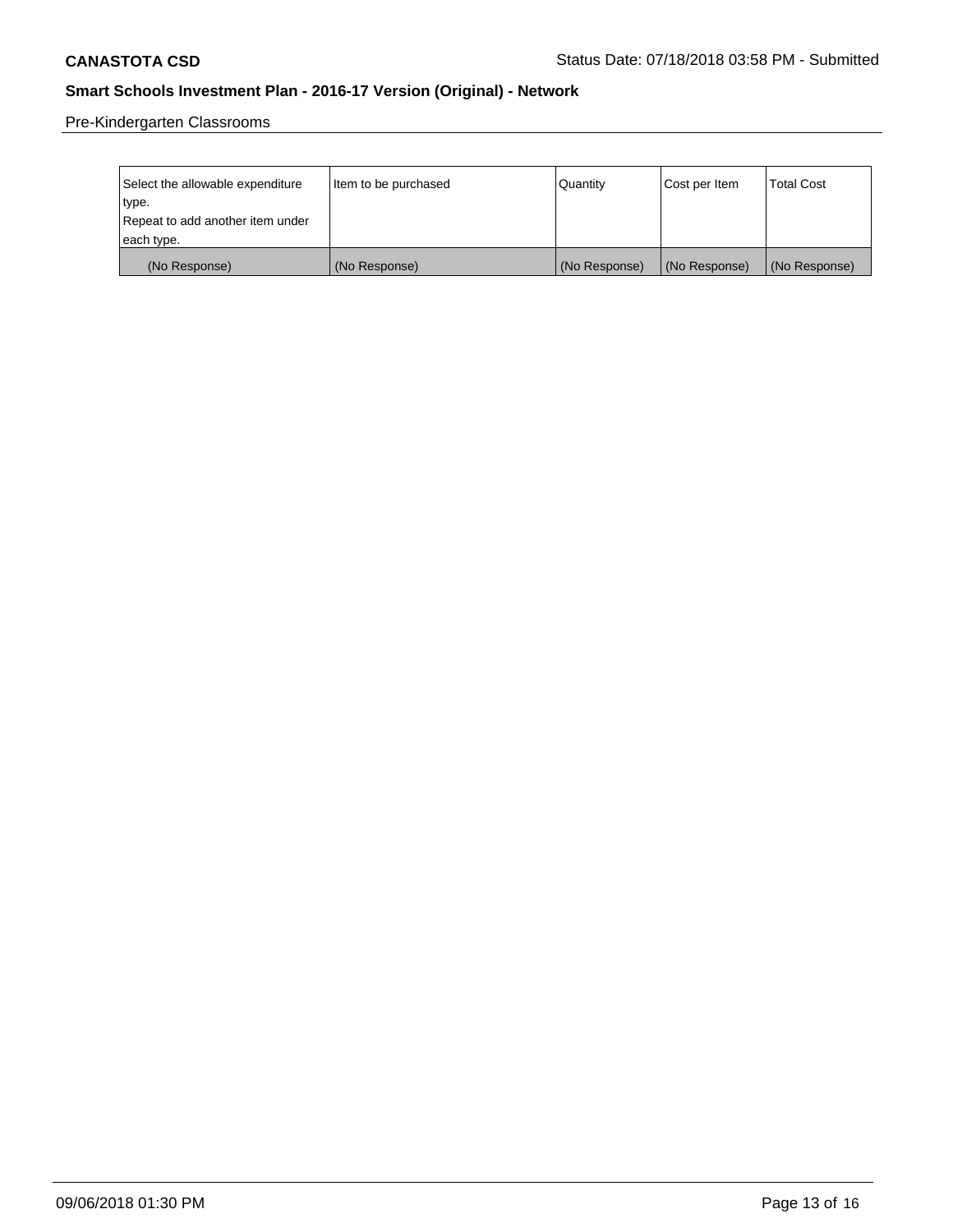Replace Transportable Classrooms

**1. Describe the district's plan to construct, enhance or modernize education facilities to provide high-quality instructional space by replacing transportable classrooms.**

(No Response)

**2. All plans and specifications for the erection, repair, enlargement or remodeling of school buildings in any public school district in the State must be reviewed and approved by the Commissioner. Districts that plan capital projects using their Smart Schools Bond Act funds will undergo a Preliminary Review Process by the Office of Facilities Planning.**

**Please indicate on a separate row each project number given to you by the Office of Facilities Planning.**

| Project Number |  |
|----------------|--|
|                |  |
|                |  |
|                |  |
|                |  |
| (No Response)  |  |
|                |  |
|                |  |
|                |  |

**3. For large projects that seek to blend Smart Schools Bond Act dollars with other funds, please note that Smart Schools Bond Act funds can be allocated on a pro rata basis depending on the number of new classrooms built that directly replace transportable classroom units.**

**If a district seeks to blend Smart Schools Bond Act dollars with other funds describe below what other funds are being used and what portion of the money will be Smart Schools Bond Act funds.**

(No Response)

**4. If you have made an allocation for Replace Transportable Classrooms, complete this table. Note that the calculated Total at the bottom of the table must equal the Total allocation for this category that you entered in the SSIP Overview overall budget.**

|                                                | Sub-Allocation |
|------------------------------------------------|----------------|
| Construct New Instructional Space              | (No Response)  |
| Enhance/Modernize Existing Instructional Space | (No Response)  |
| <b>Other Costs</b>                             | (No Response)  |
| Totals:                                        | 0              |

**5. Please detail the type, quantity, per unit cost and total cost of the eligible items under each sub-category. This is especially important for any expenditures listed under the "Other" category. All expenditures must be capital-bond eligible to be reimbursed through the SSBA. If you have any questions, please contact us directly through smartschools@nysed.gov.**

| Select the allowable expenditure | Item to be purchased | l Quantitv    | Cost per Item | <b>Total Cost</b> |
|----------------------------------|----------------------|---------------|---------------|-------------------|
| type.                            |                      |               |               |                   |
| Repeat to add another item under |                      |               |               |                   |
| each type.                       |                      |               |               |                   |
| (No Response)                    | (No Response)        | (No Response) | (No Response) | (No Response)     |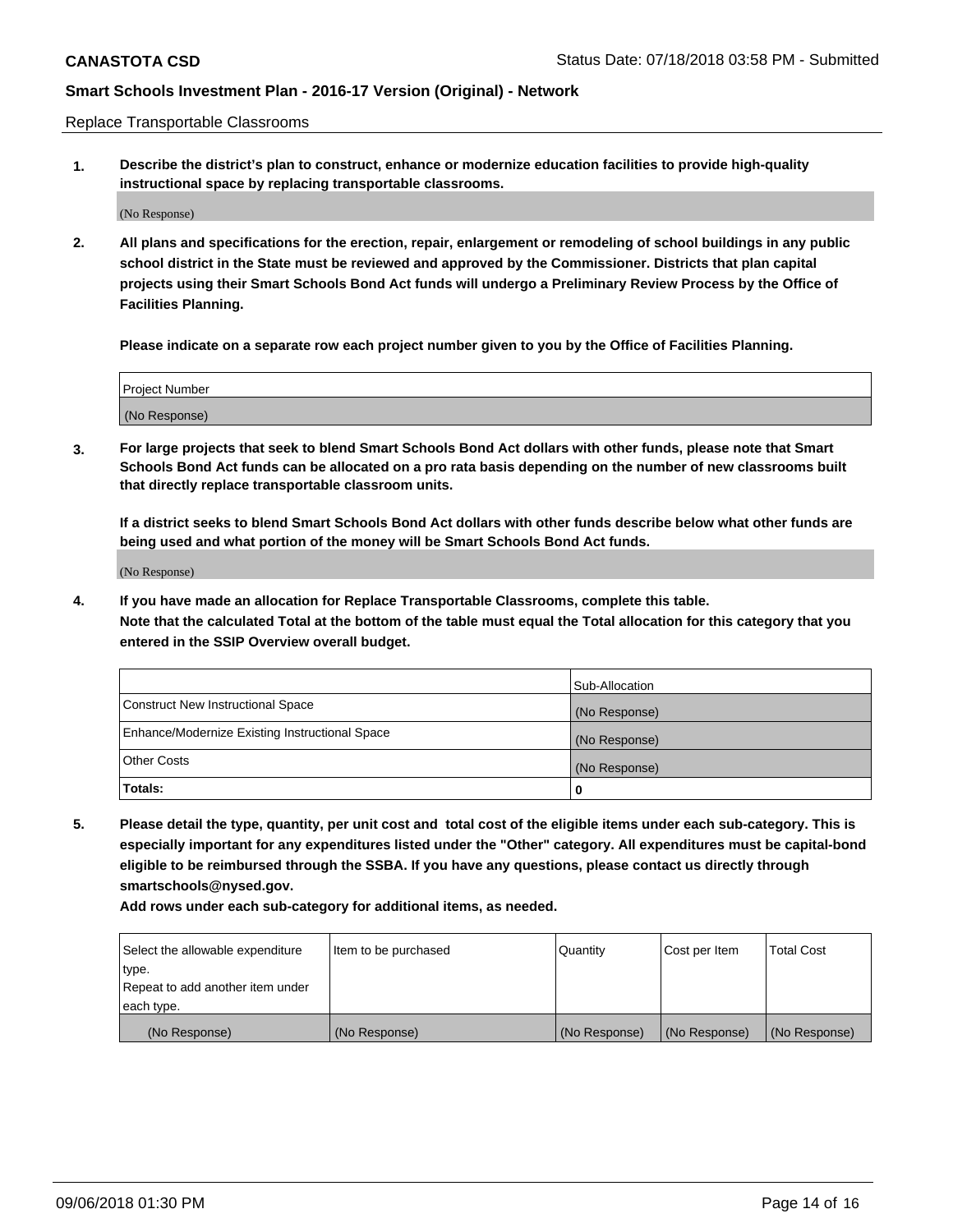High-Tech Security Features

**1. Describe how you intend to use Smart Schools Bond Act funds to install high-tech security features in school buildings and on school campuses.**

(No Response)

**2. All plans and specifications for the erection, repair, enlargement or remodeling of school buildings in any public school district in the State must be reviewed and approved by the Commissioner. Districts that plan capital projects using their Smart Schools Bond Act funds will undergo a Preliminary Review Process by the Office of Facilities Planning.** 

**Please indicate on a separate row each project number given to you by the Office of Facilities Planning.**

| <b>Project Number</b> |  |
|-----------------------|--|
| (No Response)         |  |

- **3. Was your project deemed eligible for streamlined Review?**
	- Yes
	- $\square$  No
- **4. Include the name and license number of the architect or engineer of record.**

| <b>Name</b>   | License Number |
|---------------|----------------|
| (No Response) | (No Response)  |

**5. If you have made an allocation for High-Tech Security Features, complete this table.**

**Note that the calculated Total at the bottom of the table must equal the Total allocation for this category that you entered in the SSIP Overview overall budget.**

|                                                      | Sub-Allocation |
|------------------------------------------------------|----------------|
| Capital-Intensive Security Project (Standard Review) | (No Response)  |
| <b>Electronic Security System</b>                    | (No Response)  |
| <b>Entry Control System</b>                          | (No Response)  |
| Approved Door Hardening Project                      | (No Response)  |
| <b>Other Costs</b>                                   | (No Response)  |
| Totals:                                              | 0              |

**6. Please detail the type, quantity, per unit cost and total cost of the eligible items under each sub-category. This is especially important for any expenditures listed under the "Other" category. All expenditures must be capital-bond eligible to be reimbursed through the SSBA. If you have any questions, please contact us directly through smartschools@nysed.gov.**

| Select the allowable expenditure | Item to be purchased | l Quantitv    | Cost per Item | <b>Total Cost</b> |
|----------------------------------|----------------------|---------------|---------------|-------------------|
| type.                            |                      |               |               |                   |
| Repeat to add another item under |                      |               |               |                   |
| each type.                       |                      |               |               |                   |
| (No Response)                    | (No Response)        | (No Response) | (No Response) | (No Response)     |